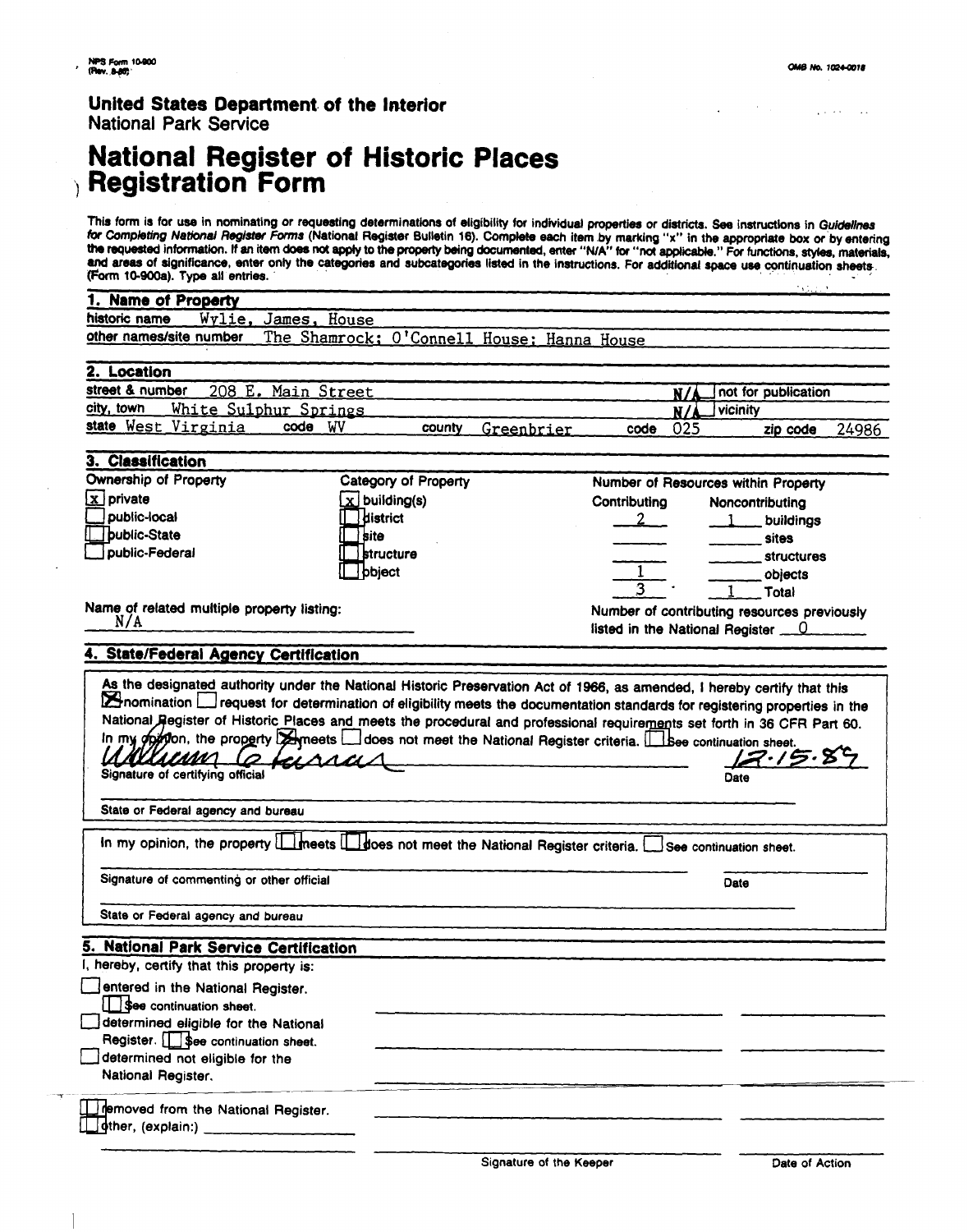| Historic Functions (enter categories from instructions)                     | Current Functions (enter categories from instructions)<br>Restoration Work in Progress |                                                |  |
|-----------------------------------------------------------------------------|----------------------------------------------------------------------------------------|------------------------------------------------|--|
| Domestic/Single Dwelling                                                    |                                                                                        |                                                |  |
|                                                                             |                                                                                        |                                                |  |
| $Jesc$ ription<br>- - -                                                     |                                                                                        |                                                |  |
| <b>Architectural Classification</b><br>(enter categories from instructions) |                                                                                        | Materials (enter categories from instructions) |  |
|                                                                             | foundation.                                                                            | Limestone                                      |  |
| Early Republic:<br>Georgian                                                 | walls ___                                                                              | Brick                                          |  |
| Late Victorian: Italianate                                                  |                                                                                        |                                                |  |
|                                                                             | roof.                                                                                  | Asphalt Shingle                                |  |
|                                                                             |                                                                                        |                                                |  |

**Describe present and historic physical appearance.** 

 $\overline{\phantom{a}}$ 

 $\rightarrow$ 

**The James Wylie House is a two-and-one-half-story red brick structure which features two distinct architectural modes in its** . **evolutionary development: a ~eorgian floor plan dating to the first years of the 19th-century; and an early, 20th-century Italianate remodeling that altered the house's roofline, window heads, and window sash. The freestanding house occupies an elevated town lot at the corner of East Main Street and Castle Drive with a late 18th-century log dependency and miniature stone castle** - **a garden folly.** 

**Greenbrier County pioneer James Wylie designed and built the Flemish-bond red hand-fired brick house on an elevated piece of ground before 1825, having purchased the land from James and Sarah Erwin on October 26, 1819, according to Greenbrier County Court records. The**  house was once the center of some 107 acres of the Wylie estate; the **remaining acreage today is occupied by the Federal Fish Hatchery and the town of White Sulphur Springs.** 

**The original section of the house features a !'four-over-four," center hall plan with eight fireplaces. The walls of the eight-room block are eighteen inches thick, and the original interior walls consist of plaster applied directly to the third layer of brick. The house also features two stairways, one located in the foyer or central entrance hall, and one to the back of the house. Most of the original wainscoting remains, showing single boards measuring as much as twenty inches in width. The floor boards measure from three to nine inches wide. The flooring in the three halls is oak; room flooring is either pine or poplar.** 

**The original roof was modified about 1906 to permit construction of a steep cross gable at the front elevation. The front wall**  brickwork was extended upward with the addition of a Palladian window **in the new gable. A large porch with gallery railing, extending the**  full width of the house, was also built at this time. During the **2011 Width of the house, was also built at this time. During the local of the set of the space has been occupied by two bedrooms and a**  $\overline{\phantom{a}}$ bath.

[3 **See continuation sheet**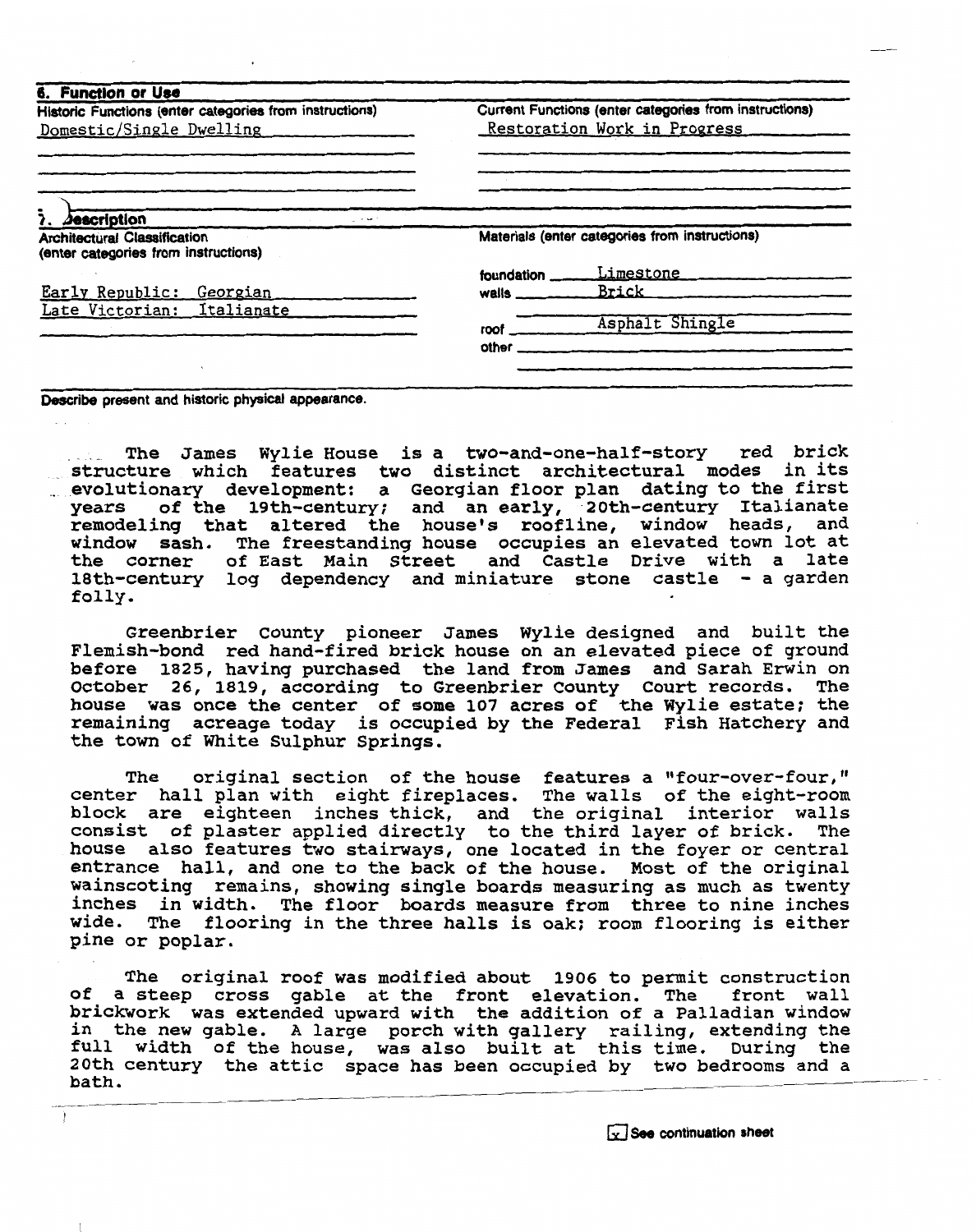**NPS Form 10-800-4**<br>Multipl

 $\lambda$ 

**United States Department of tho Interior National Park Service** 

## **National Register of Historic Places Continuation Sheet**

**Section number 7 Page <sup>2</sup>**

**The windows during the O'Connell era (1906-1978) were also modified 'from the multi-paned style to late 19th-century double-hung sash, The windows irregularly measure some 41-55 inches wide to 76-91 inches in length, with the taller windows at ground level.** 

**A two-story log structure, dating to the period of settlement, still stands behind the house. Its foundation is in remarkable shape. The cabin features one large keeping room with a brick and stone fireplace, a loft, and Victorian bath upstairs. Next to the log building is a noncontributing frame structure** - **a shed** - **which dates to recent times.** 

**One unique landscaping device which has historical significance is the miniature stone replica of a castle located adjacent to the front walkway to the main house, This object is three feet high, twenty-four inches square at the base, and is directly responsible for naming the city street which runs adjacent to the property, Castle Drive.** 

**Deterioration of the Wylie House, due to neglect and vandalism, has occurred through the years. Mr. D.H. Stalnaker purchased the Wylie**  House after Wylie's death in 1837; Daniel O'Connell acquired the land **in 1906, subsequently selling much of the lowland to the government for the establishment of a Federal Fish Hatchery; and in 1978 Robert J. Hanna bought the property, but lost the property in 1987 in bankruptcy proceedings.** 

New property owners Joseph and Cheryl Griffith acquired the **property, which consists of one-and-a-quarter-acres, in December, 1988**  from the Small Business Administration and the Bank of White Sulphur **Springs. The Griffiths are restoring the house to meet the needs of a bed and breakfast business. The log cabin structure to the rear of the main house will also be restored and used as part of the bed and breakfast venture.**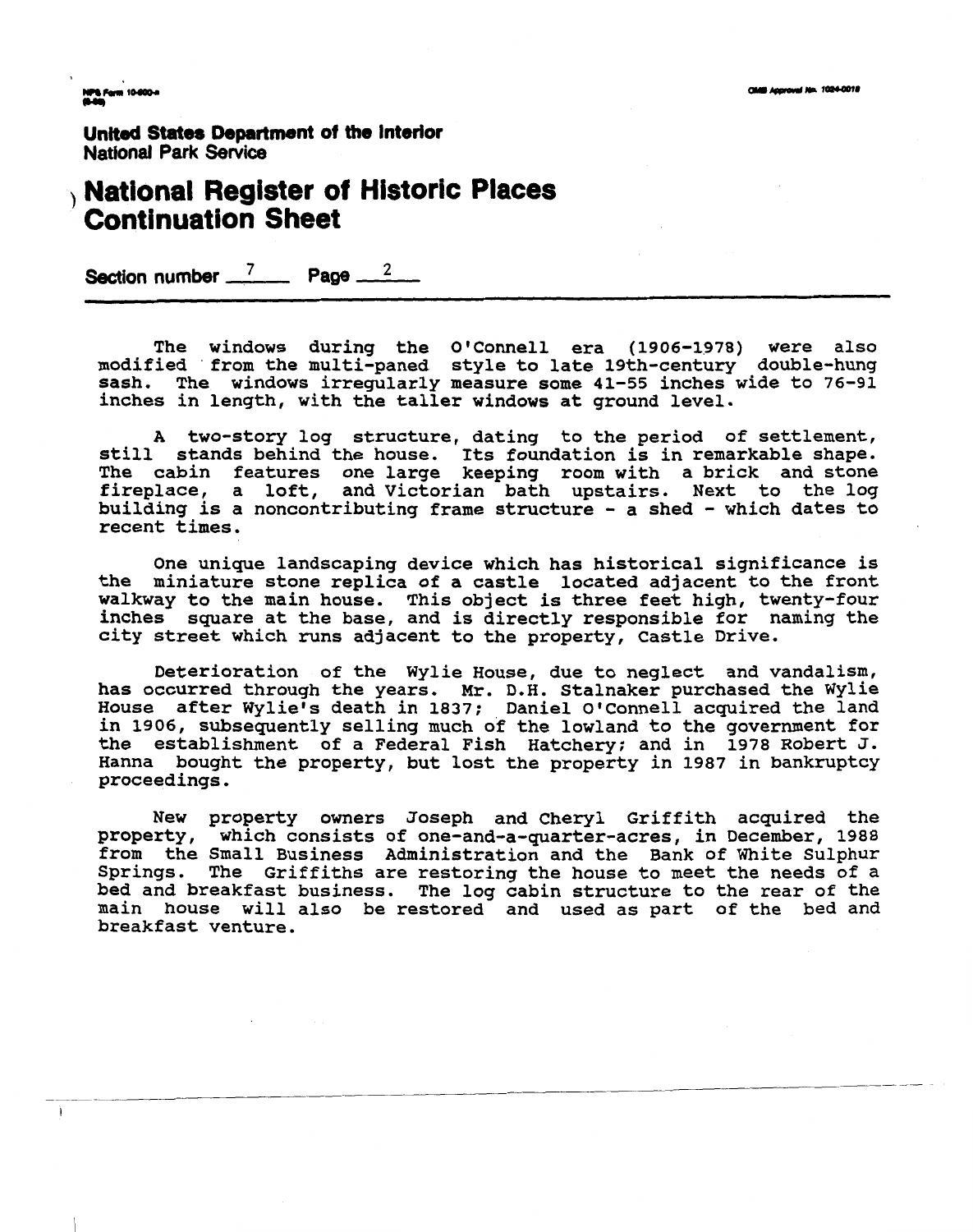| 8. Statement of Significance                                                                                                     |                                                       |                                    |
|----------------------------------------------------------------------------------------------------------------------------------|-------------------------------------------------------|------------------------------------|
| Certifying official has considered the significance of this property in relation to other properties:<br>nationally              | statewide<br>Elbcally                                 |                                    |
| $X$ A $\Box$ <b>b</b> $X$ <b>C</b> $\Box$ <b>b</b><br>Applicable National Register Criteria                                      |                                                       |                                    |
| Criteria Considerations (Exceptions)<br><u>I IA</u>                                                                              | $\Box$ B $\Box$ C $\Box$ D $\Box$ E $\Box$ F $\Box$ G |                                    |
| Areas of Significance (enter categories from instructions)<br>Architecture<br>Exploration/Settlement<br>Entertainment/Recreation | Period of Significance<br>c. 1794-1930                | <b>Significant Dates</b><br>c.1906 |
|                                                                                                                                  | <b>Cultural Affiliation</b><br>N/A                    |                                    |
| <b>Significant Person</b><br>N/A                                                                                                 | Architect/Builder<br>Wylie. James - Builder           |                                    |

State significance of property, and justify criteria, criteria considerations, and areas and periods of significance noted above.

The James Wylie House, 208 E. Main Street, White Sulphur springs, is significant under Criterion C because it is one of eastern Greenbrier County's oldest buildings exhibiting important local architectural developments characteristic of periods of the early 19th and early 20th century. The evolutionary quality of the red brick building, with its late Georgian and late Italianate identities, provides an excellent example, after passage of a century, of changing American tastes and fashions in a small town.

The Wylie House ancillary structures, a c. 1794 log building and a stone garden folly, also qualify for listing in the National Register under Criterion C because they embody the distinctive characteristics of a type, period, and method of construction. Under criterion A the Wylie properties are significant during the period of significance, C. 1794-1930, because they have played a continuous role of serving the public along one of West Virginia's most historic arteries, Route 60, also known as the Midland Trail.

The Wylie House was built before 1825, perhaps as early as 1819, on a 107-acre tract, well before the founding of White Sulphur Springs, which was incorporated in 1909. The expensive structural character of the house is identified in the Georgian plan of the main block with deep center hall, and four large rooms upstairs and down. Flemish-bond brickwork is used throughout the exterior elevations and as the bonding pattern on the handsome, paired exterior end wall chimneys. Other Georgian design elements surviving on the first floor are paneled wainscoting and mantels. The open-well, open-string stair at the rear of the entrance hall rises in two flights to the second floor. Its treads, risers, balusters, and rail are original, intact features.

 $\lambda$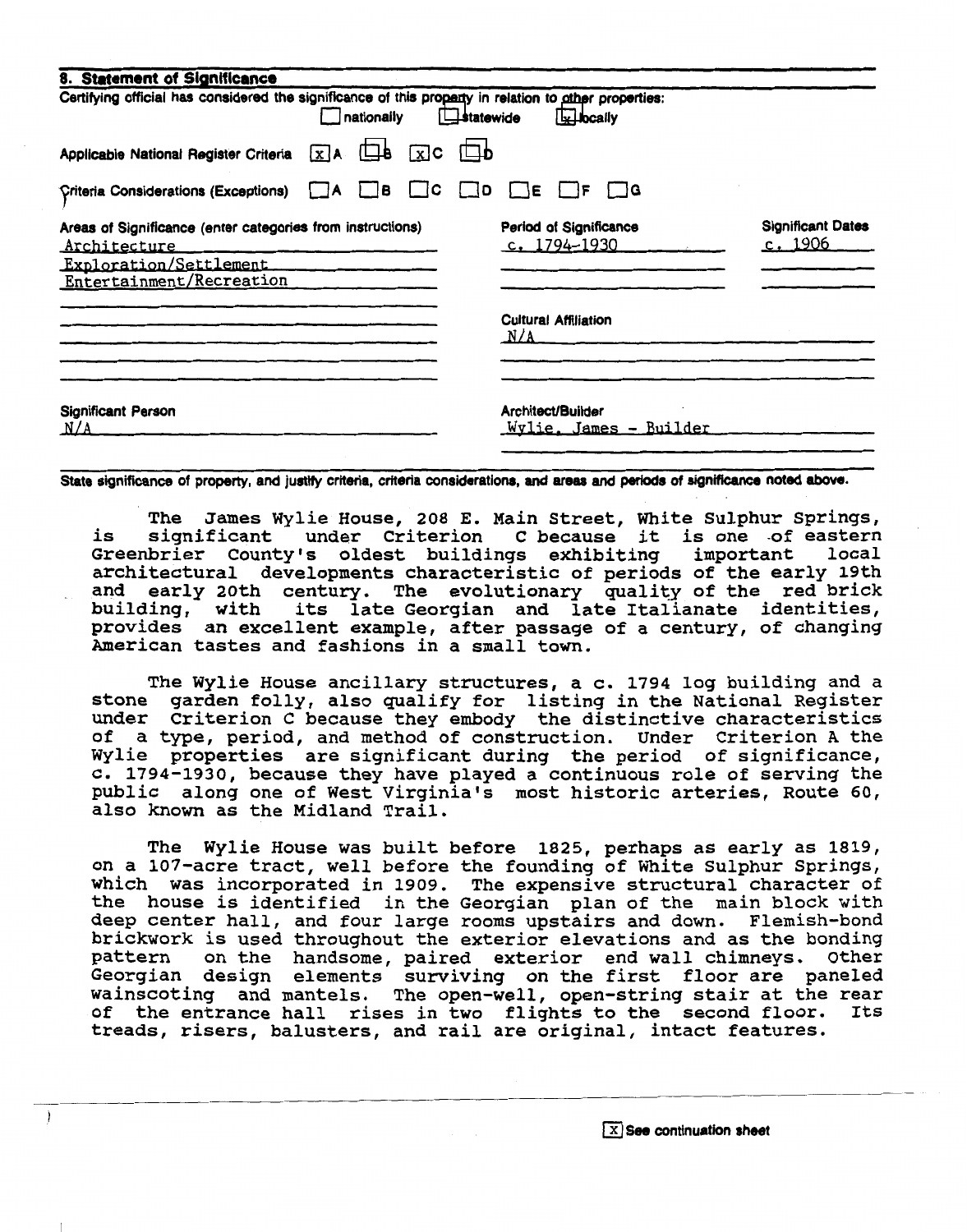**United States Department of the Interior National Park Sewice** 

# **Rational Register of Historic Places**<br> **Continuation Sheet**<br>
Section number <u>8</u> **Page 2**

**In 1906 the house was purchased by one Daniel OIConnell, who undertook' renovations that introduced changes essentially Italianate in style. The principal alteration addressed the roof profile which was**  a large, steeply pitched cross gable with a **Palladian-style center window. Boxed gutters were also constructed. Other modifications introduced segmental arched window headers and richly appointed doors with heavy mouldings, applique, and colored glass surrounds in the Queen Anne style.** 

**The sum of these alterations were skillfully blended with the earlier Georgian scheme to provide a substantial brick residence whose evolution ended about 1906. The character of each period, however, remains identifiable to the many visitors who frequent the James Wylie Bed and Breakfast Inn.** 

**Ancillary structures on the house lot are the c.1794 log house and a stone miniature castle, a folly which was constructed in the early years of the 20th century. The log building may be the oldest structure in Greenbrier County; its massive log walls joined in half-dovetails, and stonebased chimney with brick chimney stack, housed a summer kitchen and servants or slave quarters. To the opposite side of the Wylie House stands a small cobblestone object designed in the style of a castle with tower and crenelated parapet. Adjacent Castle Drive was named after the garden ornament.** 

**Pioneer James Wylie was an influential citizen of Greenbrier**  In September, 1836 he was commissioned to help survey the **turnpike road from Howard's and Anthony's Creek.** 

Standing above East Main Street, the Wylie House has played a **central role along the thoroughfare that is a link in the legendary Midland Trail, now U.S. Route 60, and called during much of the 19th century the James River and Kanawha Turnpike. Crossing the southern half of West Virginia, this route connects the hill country along the Virginia line with the fertile bottom lands along the Ohio River at the Kentucky boundary. At White Sulphur Springs it passes through one of North America's legendary watering places (famous in the 20th century as The Greenbrier Hotel complex). The Wylie House was one of the few early substantial brick houses along the famous route in the White Sulphur Springs area. The house not only served its owners, but**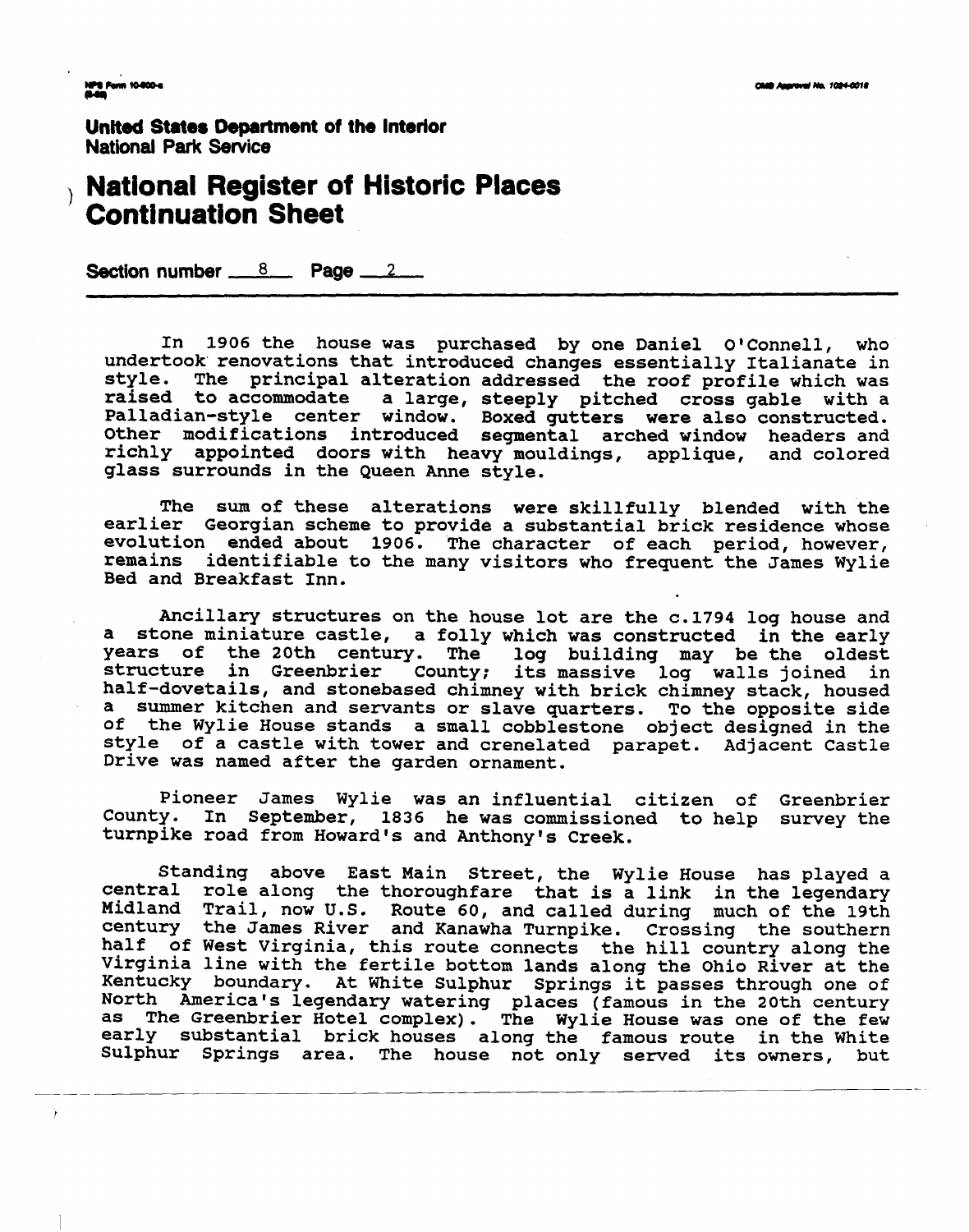$\rightarrow$ 

**United States Department of the Interior National Park Service** 

# **National Register of Historic Places Continuation Sheet**

Section number  $\frac{8}{2}$  Page 3

**provided accommodations for occasional travellers. service as an ordinary. or inn, was not unusual for a large brick house along an important transmontane route. A continuation of this tradition followed during the period 1906-1930 when the Wylie House, then known as The Shamrock, was a social center or hub for White Sulphur springs citizens. Many elder townspeople recall attending dances and parties there. Card games and yard parties were frequent activities. Most townspeople interviewed for this research data had been in the house at one time for a social function. The Wylie house therefore qualifies for listing in the National Register under a second criterion, Criterion A.**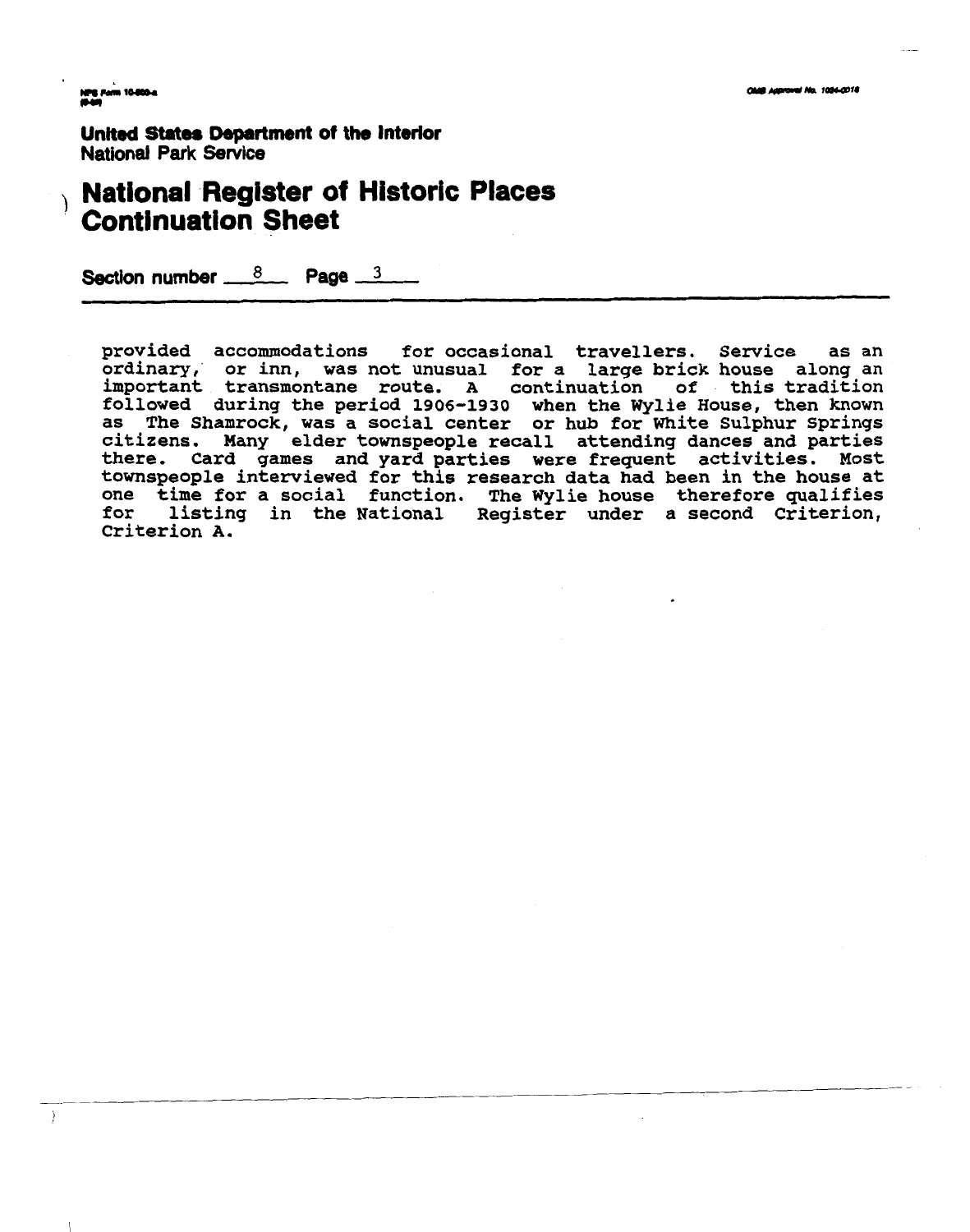## **9. Major Bibliographical References**

| Dayton, Ruth Woods. Greenbrier Pioneers and Their Homes. Education Foundation, Inc.<br>Charleston, WV 1977.                                                                                                                                                                                                                                                                                             |                                                                                                                                                                                                                                       |
|---------------------------------------------------------------------------------------------------------------------------------------------------------------------------------------------------------------------------------------------------------------------------------------------------------------------------------------------------------------------------------------------------------|---------------------------------------------------------------------------------------------------------------------------------------------------------------------------------------------------------------------------------------|
| Society, Lewisburg, WV.                                                                                                                                                                                                                                                                                                                                                                                 | Personal Research Information and Notes, Greenbrier Historical                                                                                                                                                                        |
| Lewis, Autumn W., West Virginia Historic Properties Inventory form. Charleston, WV.<br>State Historic Preservation Office, Dec. 14, 1987.                                                                                                                                                                                                                                                               |                                                                                                                                                                                                                                       |
| Shearer, Connie. "At Home in the James Wylie House." The Charleston Gazette. Aug. 30,<br>1989.                                                                                                                                                                                                                                                                                                          |                                                                                                                                                                                                                                       |
| Stinson, Helen S. Greenbrier County, W.Va. Court Orders 1780-1850. 11521 Poppyglen<br>Court, Moorpark, Ca., 1988.                                                                                                                                                                                                                                                                                       |                                                                                                                                                                                                                                       |
|                                                                                                                                                                                                                                                                                                                                                                                                         | See continuation sheet                                                                                                                                                                                                                |
| Previous documentation on file (NPS):<br>preliminary determination of individual listing (36 CFR 67)<br>has been requested<br>previously listed in the National Register<br>previously determined eligible by the National Register<br>designated a National Historic Landmark<br>recorded by Historic American Buildings<br>decorded by Historic American Engineering<br>Record #                      | Primary location of additional data:<br>State historic preservation office<br>Other State agency<br>Federal agency<br>Lecal government<br><b>∐University</b><br>$X$ Other<br>Specify repository:<br>Greenbrier Co. Historical Society |
| 10. Geographical Data                                                                                                                                                                                                                                                                                                                                                                                   |                                                                                                                                                                                                                                       |
| One Acre, approximately<br>Acreage of property __                                                                                                                                                                                                                                                                                                                                                       |                                                                                                                                                                                                                                       |
|                                                                                                                                                                                                                                                                                                                                                                                                         |                                                                                                                                                                                                                                       |
| <b>UTM References</b><br>A [17] [5] 6,1 8,3,0 [4,1 8,3 2,8,0]<br>в<br>Northing<br>Zone<br>Easting<br>$C \perp_{\perp}$<br>D                                                                                                                                                                                                                                                                             | <b>Northing</b><br>Easting<br>Zone                                                                                                                                                                                                    |
|                                                                                                                                                                                                                                                                                                                                                                                                         |                                                                                                                                                                                                                                       |
|                                                                                                                                                                                                                                                                                                                                                                                                         | See continuation sheet                                                                                                                                                                                                                |
| Verbal Boundary Description                                                                                                                                                                                                                                                                                                                                                                             |                                                                                                                                                                                                                                       |
| The nominated resources occupy the lot at the northwest corner of East Main Street<br>and Castle Drive traditionally called the "O'Connell Home Reserve." Generally bounded<br>to the south by E. Main Street, to the east by Castle Drive, to the north by the<br>continuation of Castle Drive and to the west by the rear lot lines of commercial<br>properties along (Trout Street) Mill Hill Drive. | See continuation sheet                                                                                                                                                                                                                |
| <b>Boundary Justification</b>                                                                                                                                                                                                                                                                                                                                                                           |                                                                                                                                                                                                                                       |
| The boundaries extend to the limits of what has traditionally been called the<br>"O'Connell Home Reserve" during the 20th century.                                                                                                                                                                                                                                                                      |                                                                                                                                                                                                                                       |
|                                                                                                                                                                                                                                                                                                                                                                                                         | See continuation sheet                                                                                                                                                                                                                |
|                                                                                                                                                                                                                                                                                                                                                                                                         |                                                                                                                                                                                                                                       |
|                                                                                                                                                                                                                                                                                                                                                                                                         |                                                                                                                                                                                                                                       |
| 11. Form Prepared By<br>Cheryl A. Griffith/Owner of The James Wylie House: Rodney Collins<br>name/title                                                                                                                                                                                                                                                                                                 |                                                                                                                                                                                                                                       |

|                                       | name/title __Cheryl_A,Griffith/Owner_of_The_James_Wylie_House;_Kodney_Collins_ |
|---------------------------------------|--------------------------------------------------------------------------------|
| organization __                       | date June 23, 1989                                                             |
| street & number 208 E. Main Street    |                                                                                |
| city or town __White_Sulphur_Springs_ | zip code 24986<br>state WV                                                     |
|                                       |                                                                                |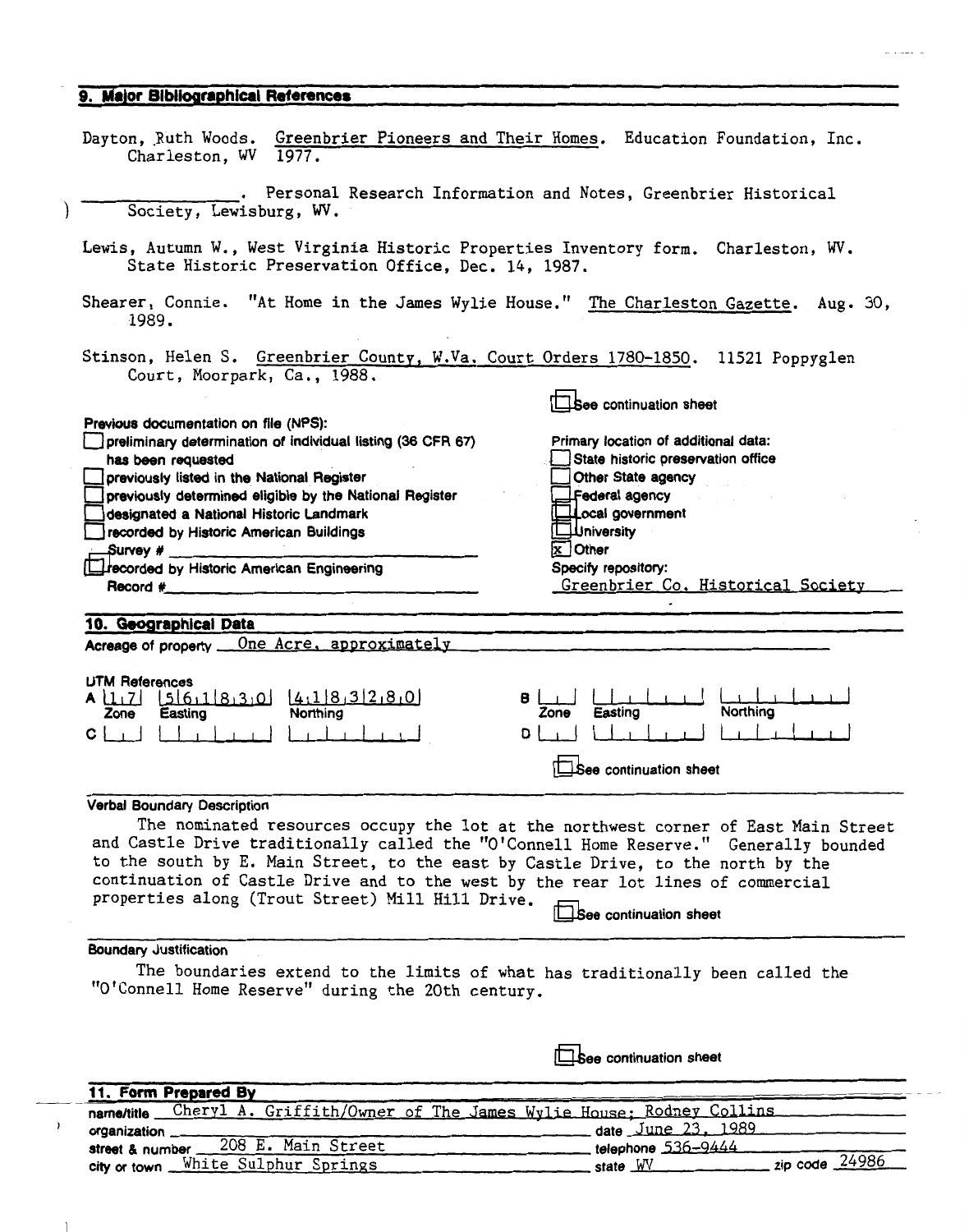